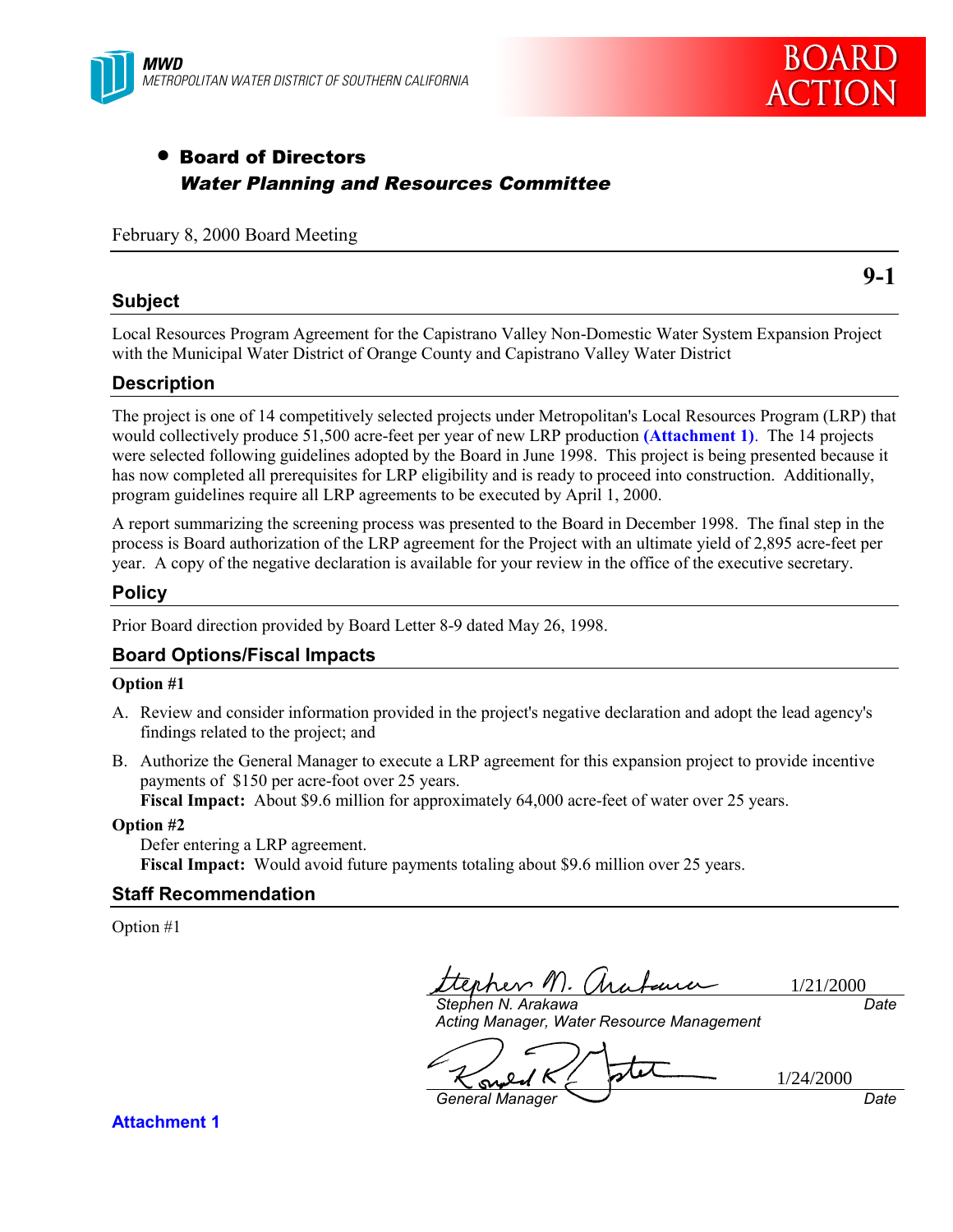## **Detailed Report**

## Local Resources Program Background

In June 1998, with endorsement of the member agencies, Metropolitan's Board of Directors established the Local Resources Program (LRP). Metropolitan issued a competitive Request for Proposals (RFP) for 53,000 acre-feet per year (AFY) of production. Twenty-eight proposals were received and, in the ensuing two-month period, reviewed by a committee made up of Metropolitan staff and water resource consultants using weighting criteria for ranking factors adopted by the Board. In December 1998, staff reported to the Board that the review committee identified 14 projects that best meet the selection criteria. Those 14 projects would collectively yield about 51,500 AFY (see Figure 1).

Project implementation would help the region meet the year 2020 goal of 500,000 AFY for recovered groundwater and recycled water production. An estimated 125,000 AFY shortfall in meeting the goal was identified in the RFP. This locally developed water improves regional water supply reliability by displacing requirements for future Metropolitan capital improvements and water importation.

## Project Features

The Capistrano Valley Non-Domestic Water System Expansion Project (Project) is one of the 14 selected projects. The Project involves construction of approximately 18 miles of distribution pipeline, pump stations and ancillary equipment to expand the existing non-domestic water system. This Project will reduce the demand for an equal amount of potable supplies from Metropolitan that Capistrano Valley Water District (Capistrano Valley) would have used to supply current and future customers. Capistrano Valley will construct and operate the Project. Figure 2 provides a description of the Project's features. The Project's capacity is 2,895 AFY.

The Project complies with LRP criteria adopted by the Board in June 1998. Subject to the Board's approval, the proposed Project would receive financial assistance of \$150 per acre-foot over 25 years as requested in Capistrano Valley's proposal. A corresponding annual contribution from the start of operation (2001-2002) through 2025-2026 will be included in future O&M budgets. Metropolitan will provide up to \$434,250 annually for a total contribution of about \$9.6 million for approximately 64,000 acre-feet over 25 years. Metropolitan's financial contribution to the Project would be provided to Capistrano Valley through the Municipal Water District of Orange County under a 25-year agreement term. Figure 3 is a schedule of Metropolitan's projected annual contribution to the Project.

## Environmental Documentation

Pursuant to the California Environmental Quality Act (CEQA), Capistrano Valley, acting as the Lead Agency, has prepared and approved a Negative Declaration for the Project. Metropolitan, as a Responsible Agency due to its financial participation in the Project, is required to review and consider the information provided in the Negative Declaration prior to reaching a decision on the Project. Copies of the Lead Agency's Negative Declaration and Notice of Determination are available for your review in the office of the Executive Secretary. No further environmental documentation is necessary for you to act upon in this matter.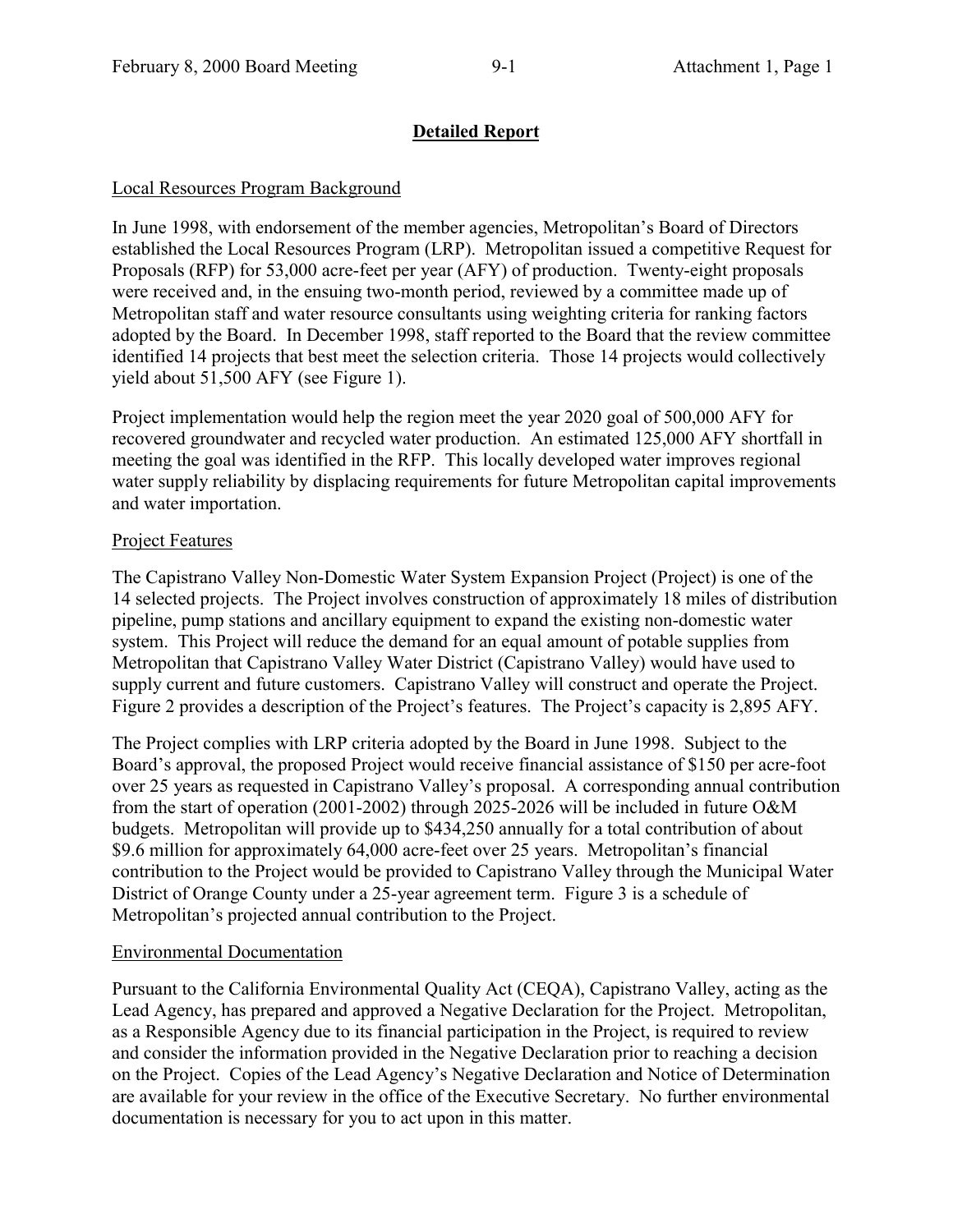# **Figure 1**

# **LOCAL RESOURCES PROGRAM 14 Selected Projects**

|                                                 | <b>Ultimate</b> | Financial | <b>Total MWD</b> | Agreement | Total     | <b>MWD</b>   |           |
|-------------------------------------------------|-----------------|-----------|------------------|-----------|-----------|--------------|-----------|
|                                                 | Yield           | Incentive | Contribution     | Term      | Yield*    | <b>Board</b> | Executed  |
| <b>Selected Projects</b>                        | (AFY)           | (\$/AF)   | $(\$)$           | (yrs.)    | (AF)      | Approval     | Agreement |
| Westlake Wells - Tapia WRF Intertie Project     | 150             | 130       | 78,000           | 4         | 600       | X            | X         |
| <b>Temescal Basin Desalting Facility</b>        | 10,000          | 100       | 25,000,000       | 25        | 250,000   | X            | X         |
| Dry Weather Runoff Reclamation Facility         | 280             | 150       | 1,050,000        | 25        | 7,000     | X            | X         |
| <b>Colored Water Treatment Facility</b>         | 11,300          | 97-169    | 37,115,824       | 25        | 277,792   | X            | X         |
| <b>Alamitos Barrier Reclaimed Water Project</b> | 3,024           | 151-209   | 13,636,728       | 25        | 74,088    | X            |           |
| Olivenhain Recycled Project - SE Quadrant       | 1,788           | 150       | 4,076,400        | 20        | 27,176    | X            | X         |
| <b>Otay Recycled Distribution Expansion</b>     | 8,515           | 160-200   | 21,637,465       | 24        | 125,880   | X            | X         |
| Santa Margarita Non-Domestic System             | 2,772           | 79-214    | 6,538,416        | 25        | 65,951    | X            |           |
| Moulton Niguel Phase 4 Expansion                | 1,276           | 154       | 3,821,356        | 20        | 24,814    | X            |           |
| Harbor Water Recycling Project                  | 5,000           | 86-139    | 13,595,000       | 24        | 120,000   | X            |           |
| Capistrano Valley Non-Domestic System           | 2,895           | 150       | 9,591,300        | 25        | 63,942    |              |           |
| Juan Well Filter Facility                       | 900             | 75        | 472,500          |           | 6,300     |              |           |
| Encina Water Reclamation Phase 2                | 2,950           | 100-210   | 7,975,685        | 25        | 62,750    |              |           |
| Rincon del Diablo Recycled Water Program        | 648             | 15-250    | 648,785          | 11        | 4,633     |              |           |
| Total                                           | 51,498          |           | 145,237,459      |           | 1,110,926 |              |           |

\* Total Yield is the sum of the project's annual yield over the requested term of financial assistance.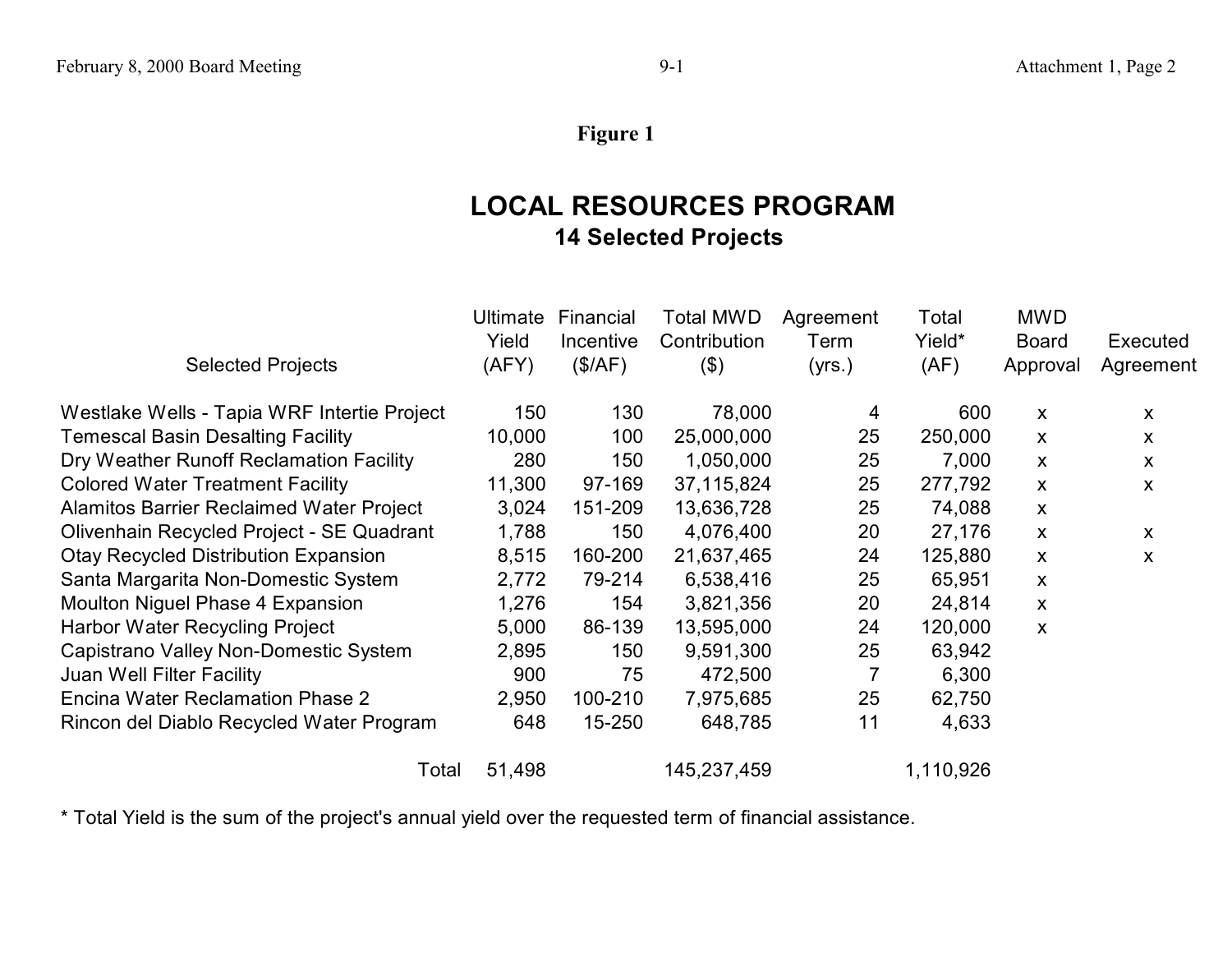## **Capistrano Valley Non-Domestic Water System Expansion Project Project Description**

### Overview:

The Capistrano Valley Non-Domestic Water System Expansion Project (Project) will deliver about 2,895 acre-feet per year (AFY) of non-domestic water to existing and future customers for landscape irrigation and municipal purposes.

### Project Facilities:

The Project will involve construction of approximately 18 miles of distribution pipeline, pump stations, a storage reservoir and ancillary equipment to expand Capistrano Valley Water District's (Capistrano Valley) existing non-domestic water system (see Figure 2).

### Source of Project Water

The Project will utilize recycled water from the proposed Southeast Regional Reclamation Authority Reclamation Plant (SRP) - Advanced Wastewater Treatment (AWT) facility and poor quality groundwater produced by Capistrano Valley from existing wells. The SRP-AWT, which would deliver recycled water to the Project via the proposed South Orange County Reclamation Authority (SOCRA) pipeline, is not expected to be operational until the year 2005. In the interim, Capistrano Valley would purchase recycled water from Moulton Nigel Municipal Water District (MNWD) or South Coast County Water District (SCCWD) via a connection to the supply source. Because both MNWD and SCCWD have existing recycled water incentive agreements with Metropolitan, steps will be taken to ensure that no redundant incentive payments are provided to either for Project deliveries by Capistrano Valley.

### Existing Deliveries

Capistrano Valley currently serves about 565 AFY of non-domestic water to its customers. This quantity is ineligible for LRP Contributions under the proposed LRP agreement. The proposed agreement for the Project will require that Capistrano Valley maintain its existing groundwater production for delivery to non-domestic water customers as a prerequisite to receiving LRP Contributions for Project production.

### Points of Connection

Project facilities begin at Capistrano Valley's non-domestic water system connections to Capistrano Valley's existing distribution system, connection to the proposed SOCRA pipeline, and proposed connections to MNWD's or SCCWD recycled water system terminating at the points of connection to Capistrano Valley's non-domestic water customers.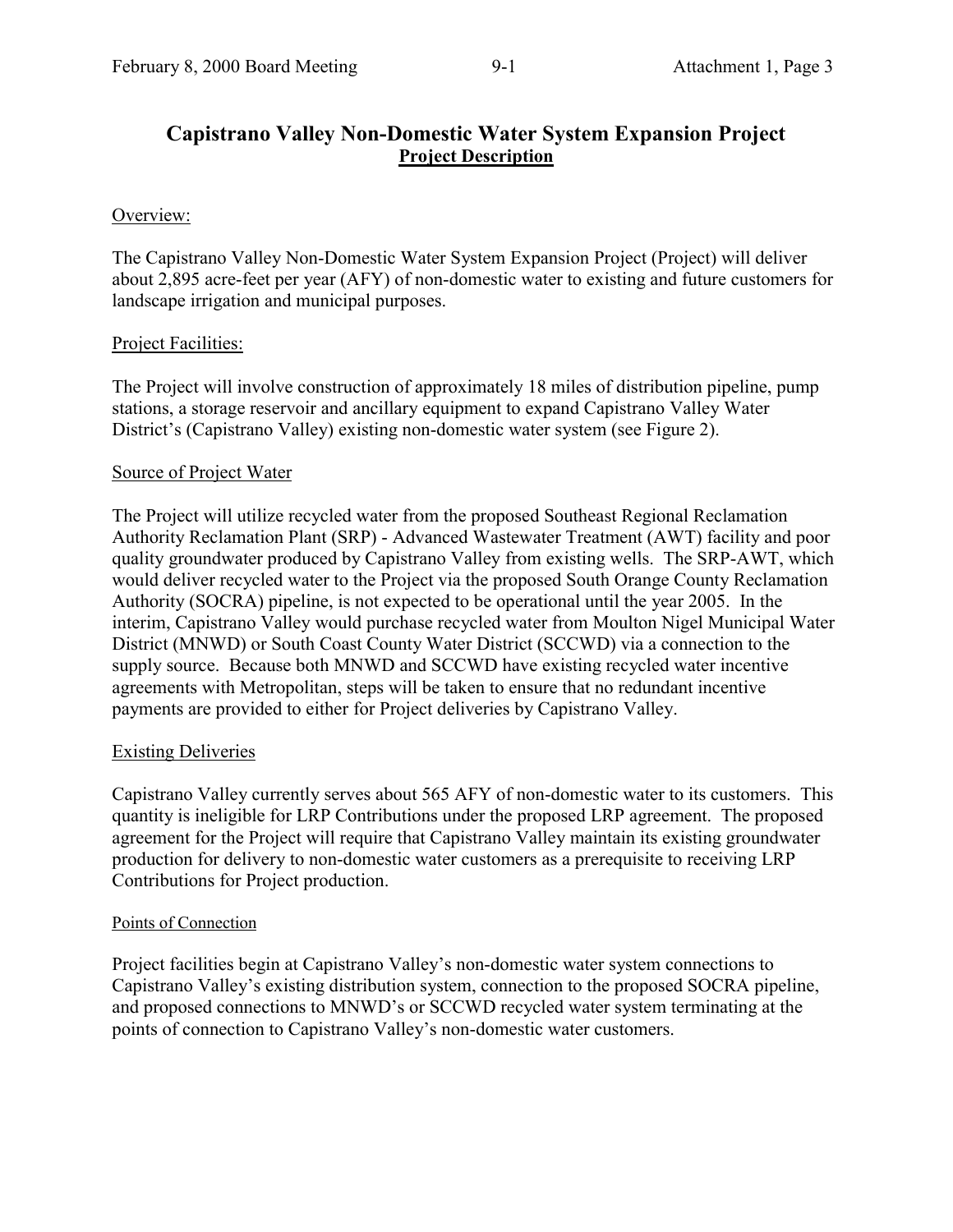

Figure 2<br>CAPISTRANO VALLEY NON-DOMESTIC **WATER SYSTEM EXPANSION**